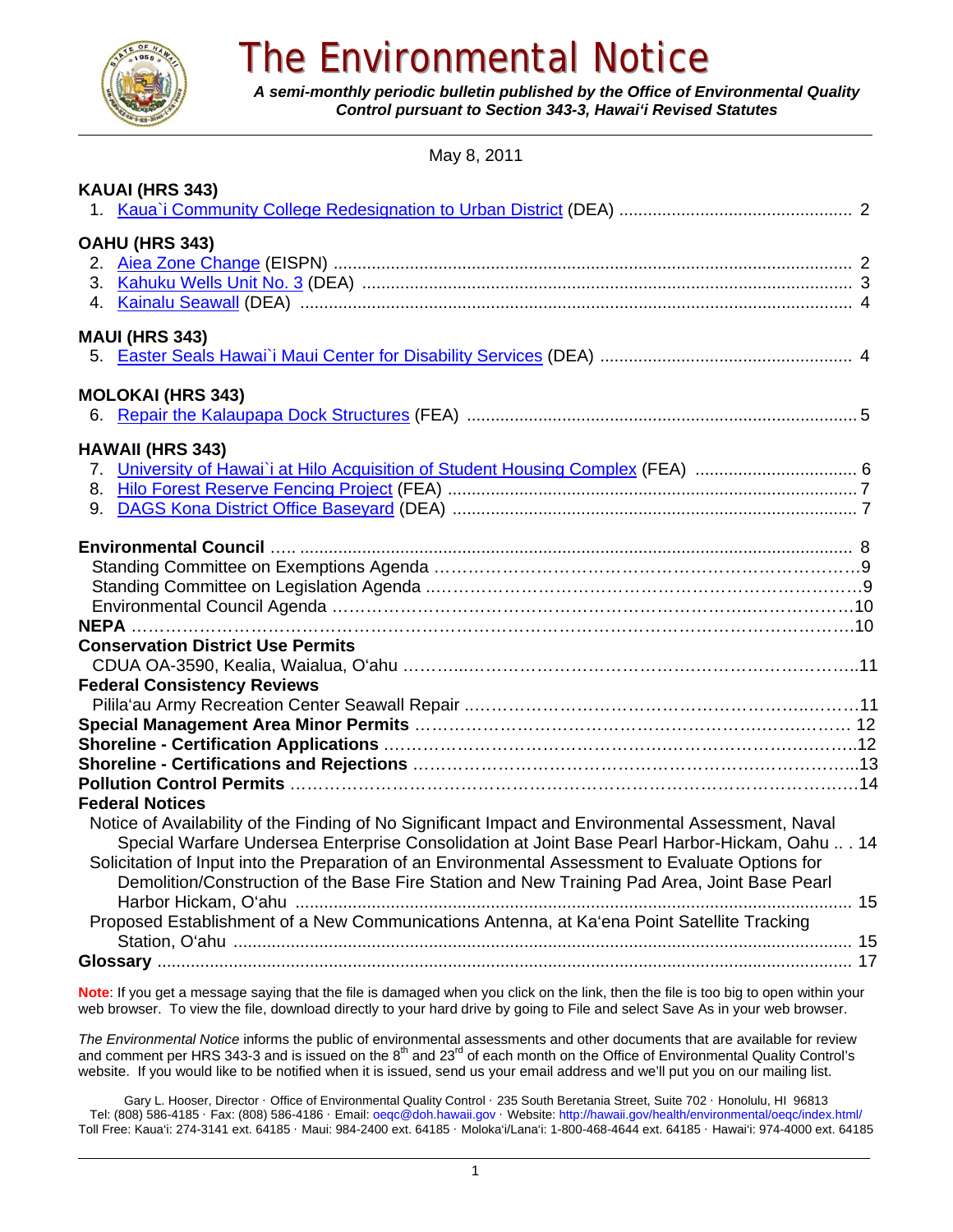## **KAUA'I (HRS 343)**

## **1. Kaua`i Community College Redesignation to Urban District (DEA)**

| Island:            | Kauaʻi                                                                                                                                                             |  |
|--------------------|--------------------------------------------------------------------------------------------------------------------------------------------------------------------|--|
| <b>District:</b>   | Lihue                                                                                                                                                              |  |
| TMK:               | 3-4-07: 01, 02, 03, and 06                                                                                                                                         |  |
| <b>Permits:</b>    | Noise, Air Emissions, NPDES General Permit for Storm Water Associated with<br>Construction, Disabilities Communication and Access Board Review, Historic Buildings |  |
|                    | Review, Use, Building, Grading                                                                                                                                     |  |
|                    | <b>Proposing/Determination</b>                                                                                                                                     |  |
| <b>Agency:</b>     | University of Hawai'i, Community Colleges, 2327 Dole Street, Honolulu, HI 96822.<br>Contact: Brian Kashiwaeda, (808) 956-0864                                      |  |
| <b>Consultant:</b> | Wilson Okamoto Corp., 1907 South Beretania St., Suite 400, Honolulu, HI 96813.<br>Contact: Earl Matsukawa, (808) 946-2277                                          |  |
| Status:            | Anticipated Finding of No Significant Impact. Comments are due June 6, 2011. Send<br>comments to the Proposing Agency and Consultant                               |  |

Kaua'i Community College (KCC), located along Kaumuali'i Highway in Puhi on the Island of Kaua'i is presently designated as Agricultural District on the State Land Use District Boundary Map and Agricultural District under the County's Zoning Map. As a result, the University of Hawai'i Community Colleges (UHCC) proposes to re-designate the campus property to Urban District, a more appropriate land use classification. KCC encompasses approximately 199 acres and is further identified as Tax Map Key 3-4-07: 01, 02, 03, and 06. The KCC Long Range Development Plan proposes the development of the existing KCC campus site to accommodate a population of 3,000 full time equivalent (FTE) students with an interim phase of 1,500 FTE students. Development of the existing campus was permitted through a Special Permit granted by the State Land Use Commission. However, the County Planning Department informed KCC that future expansion of the campus would not be permitted through another Special Permit. Re-designating the KCC campus from the State Agricultural District to the Urban District would be appropriate due to its developed character. The UHCC proposes to amend the State Land Use Boundary to re-designate the entire 199-acre KCC campus from Agricultural District to Urban District. The proposed project is the eventual development of the KCC campus, generally following land use allocations recommended by the Ultimate Site Plan presented in the KCC's LRDP.

## **O'AHU (HRS 343)**

## **2. 'Aiea Zone Change (EISPN)**

| Island:<br><b>District:</b><br>TMK:<br><b>Permits:</b><br><b>Applicant:</b> | Oʻahu<br>'Ewal<br>$9 - 8 - 13:13$ and $9 - 8 - 13:15$<br>Zone Change, Subdivision, NPDES, Grading, Building, Purchase of State ROW<br>CP Kam Properties LLC, 120 N. Robertson Blvd, Los Angeles, CA 90048. Contact: John |
|-----------------------------------------------------------------------------|--------------------------------------------------------------------------------------------------------------------------------------------------------------------------------------------------------------------------|
|                                                                             | Manavian                                                                                                                                                                                                                 |
| <b>Accepting</b>                                                            |                                                                                                                                                                                                                          |
| <b>Authority:</b>                                                           | City and County of Honolulu, Department of Planning & Permitting, 650 South King Street,<br>7 <sup>th</sup> Floor, Honolulu, HI 96813. Contact: Michael Watkins, (808) 768-8044                                          |
| <b>Consultant:</b>                                                          | PBR Hawai'i, 1001 Bishop Street, Suite 650, Honolulu, HI 96813. Contact: Dean<br>Minakami, (808) 521-5631                                                                                                                |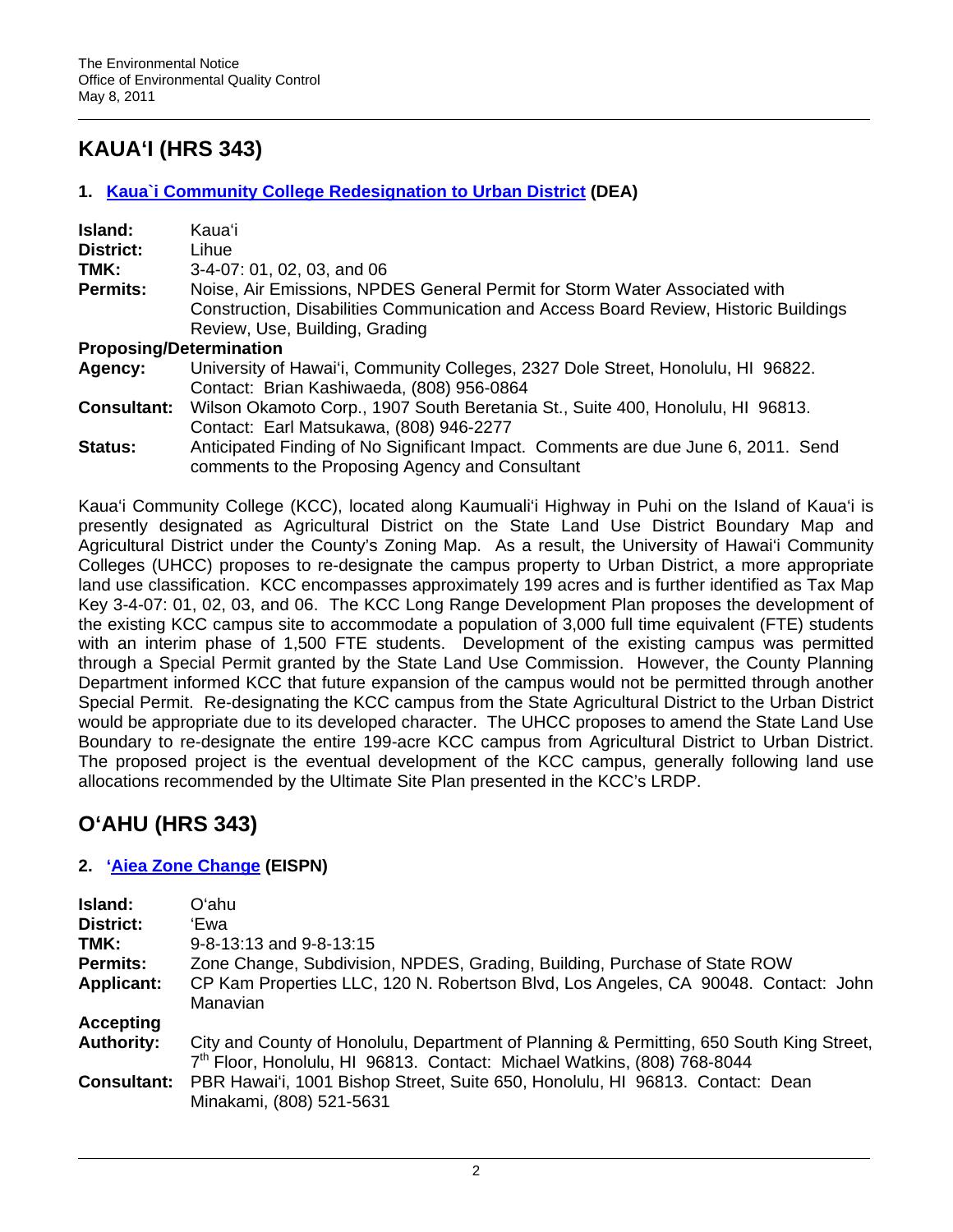**Status:** The City & County of Honolulu, Department of Planning and Permitting, has determined that an environmental impact statement is required. Comments are due June 6, 2011. Send comments to the Applicant, Accepting Authority and Consultant

The proposed action involves a change in zoning from the B-2 Community Business District to the BMX-3 Community Business Mixed-Use District for a 13.995-acre Site, popularly known as the location of the former Kamehameha Drive-In. While the existing B-2 zoning allows for a range of commercial uses, a zone change is being sought to enable the creation of a mixed-use development. The proposed mixeduse development is envisioned to have up to 220,000 square feet of commercial retail and office space and up to 1,500 residential units. In addition, a portion of the project may be developed as a suburban hotel with up to 150 units. The project site is about  $\frac{1}{4}$ -mile from the Honolulu Rail Transit Project's planned Pearlridge Station and is being designed to be "transit-ready" by incorporating design elements that will encourage walking and bicycling. Several studies, including a traffic impact assessment report, visual impact analysis, flora and fauna studies, cultural impact assessment, market study, economic impact analysis, and public cost/benefits assessment are being prepared to assess project impacts and determine necessary mitigation measures. BMX-3 zoning does not allow hotels. The DEIS will need to discuss alternative ways to allow hotel development.

## **3. Kahuku Wells Unit No. 3 (DEA)**

| Island:                        | Oʻahu                                                                              |  |
|--------------------------------|------------------------------------------------------------------------------------|--|
| <b>District:</b>               | Ko'olauloa                                                                         |  |
| TMK:                           | $5 - 6 - 08:05$                                                                    |  |
| <b>Permits:</b>                | NPDES General, Community Noise, Noise Variance, Lane Use for Construction Work,    |  |
|                                | DOH-SDWB New Source Report Approval, Oversized and Overweight Vehicles on State    |  |
|                                | Highways, Transfer an existing WUP, Well Construction/Pump Installation, Building, |  |
|                                | Grubbing/Grading/Stockpiling, Erosion Control Plan/BMPs, Street Usage              |  |
| <b>Proposing/Determination</b> |                                                                                    |  |
| Agency:                        | City and County of Honolulu, Board of Water Supply, 630 South Beretania Street,    |  |
|                                | Honolulu, HI 96843. Contact: Scot Muraoka, (808) 748-5942                          |  |
| <b>Consultant:</b>             | The Limtiaco Consulting Group, 680 'Iwilei Road, Suite 430, Honolulu, HI 96817.    |  |
|                                | Contact: John Katahira, (808) 596-7790                                             |  |
| <b>Status:</b>                 | Anticipated Finding of No Significant Impact. Comments are due June 6, 2011. Send  |  |

comments to the Proposing Agency and Consultant

The Honolulu Board of Water Supply (BWS) proposes to install a third well and on-site emergency generator at its existing Kahuku Wells Station, which is part of the BWS' stand-alone Kahuku water supply system and is currently the only potable groundwater supply facility serving the Kahuku service area. Established in 1979, the facility hosts a 0.5 MG reservoir, two 1-mgd-pumping capacity wells, and a control building. This will be the facility's first major upgrade since its installation, and the project will address its pumping reliability and capacity. The project will entail: drilling, casing, testing, and production of the new well; installing and housing the generator; and constructing/installing ancillary improvements (e.g., associated underground piping and appurtenances, aboveground fuel storage tank for the generator, electrical and control upgrades, and possible extension of the existing control building to support the latter). Temporary short-term impacts to air and water quality, ambient noise levels, traffic operations, and groundwater resources may occur during construction activities. Such potential impacts would be minimized through appropriate construction techniques and BMPs and are not expected to be significant. Additionally, no significant adverse long-term impacts on environmental, cultural, social, or economic resources are anticipated to result from the project.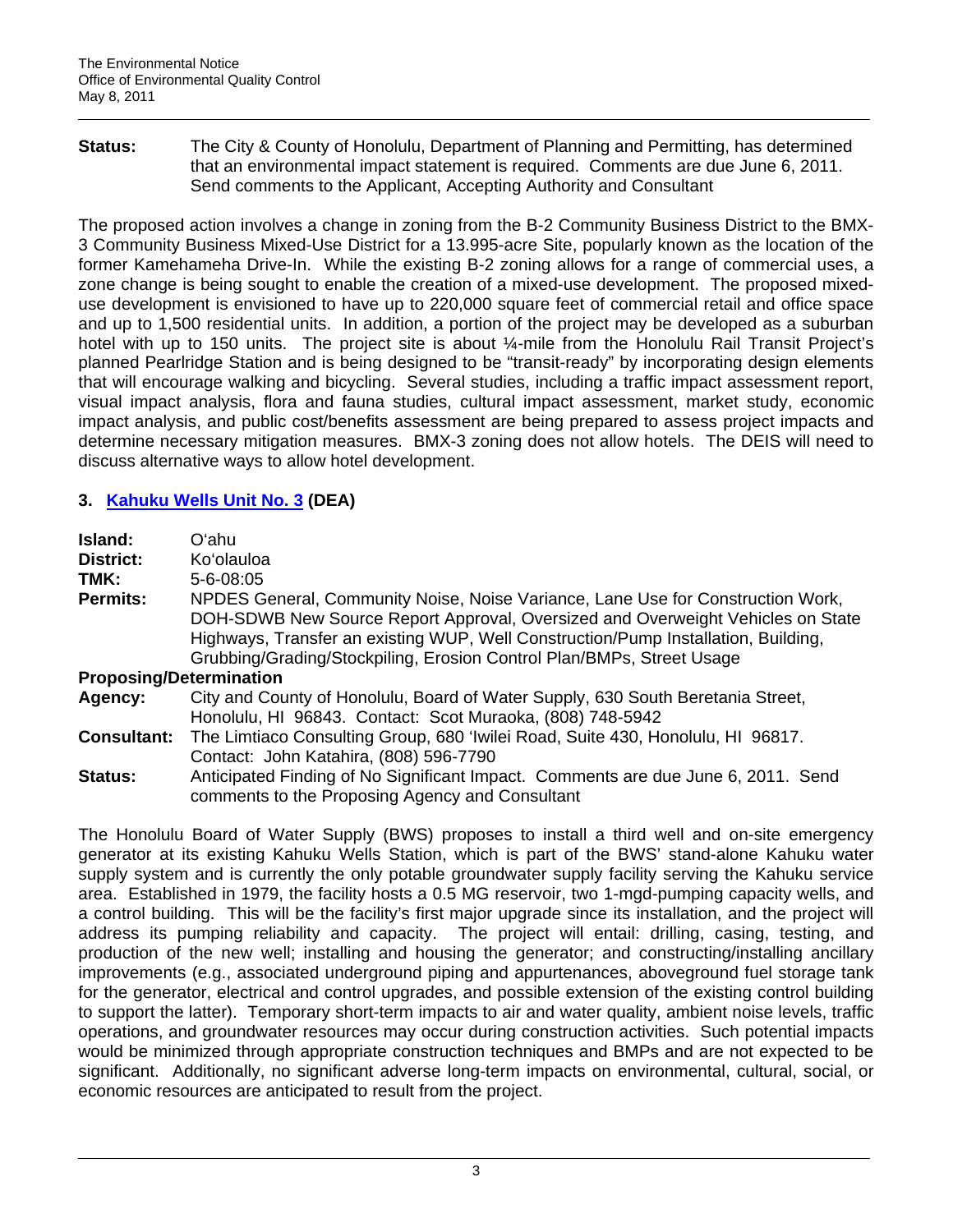## **4. Kainalu Seawall (DEA)**

| Island:            | Oʻahu.                                                                                                                                          |  |
|--------------------|-------------------------------------------------------------------------------------------------------------------------------------------------|--|
| District:          | <b>Honolulu</b>                                                                                                                                 |  |
| TMK:               | $3 - 1 - 03:01$                                                                                                                                 |  |
| <b>Permits:</b>    | CDUP, Certified Shoreline, Army Corps of Engineers Nationwide Permit, Dewatering                                                                |  |
| <b>Applicant:</b>  | Tropical Sands Apartments, Inc., 711 Kapi'olani Blvd., Suite 2755, Honolulu, HI 96813                                                           |  |
| <b>Approving</b>   |                                                                                                                                                 |  |
| Agency:            | Department of Land and Natural Resources, Office of Conservation and Coastal Lands,<br>1151 Punchbowl Street, Room 131, Honolulu, HI 96813      |  |
| <b>Consultant:</b> | PlanPacific, Inc., 1001 Bishop Street, Suite 2755, Honolulu, HI 96813. Contact: Kenji<br>Salmoiraghi, (808) 521-9418                            |  |
| Status:            | Anticipated Finding of No Significant Impact. Comments are due June 6, 2011. Send<br>comments to the Applicant, Approving Agency and Consultant |  |

The Kainalu Apartment building has been experiencing deteriorating conditions in regards to the property's seawall. Erosion and the undermining of sand has caused the wall to deteriorate and collapse in sections and has created a potentially dangerous situation for the property owners as well as those who use the adjacent public property. If left unattended, increasing damage to the wall would potentially jeopardize the building foundation causing great loss of private property as well as impacting the adjacent public property buy creating a hazard zone scattered with debris.

Replacement of the wall will take place on private property using the same footprint as the original wall, and will not significantly impact the adjacent properties or the surrounding community, but will provide the property with a property seawall and serve to protect the building from current natural conditions. The construction period will be short, but will impact the area visually as well as with construction noise and degraded water quality in the immediate vicinity during the duration. Best Management Practices will be used to mitigate any necessary short term impacts.

## **MAUI (HRS 343)**

**5. Easter Seals Hawai`i Maui Center for Disability Services (DEA)** 

| Island:            | Maui                                                                                                                                            |  |
|--------------------|-------------------------------------------------------------------------------------------------------------------------------------------------|--|
| <b>District:</b>   | Wailuku                                                                                                                                         |  |
| TMK:               | $3 - 8 - 52:09$                                                                                                                                 |  |
| <b>Permits:</b>    | SMA, Building                                                                                                                                   |  |
| <b>Applicant:</b>  | John Howell, President & CEO, Easter Seals Hawai'i, 710 Green Street, Honolulu HI<br>96813. Contact: 536 1015                                   |  |
| <b>Approving</b>   |                                                                                                                                                 |  |
| Agency:            | County of Maui, Community Development Block Grant Program Office, 200 South High<br>Street, Wailuku Hi 96793. Contact: 270 7213                 |  |
| <b>Consultant:</b> | Frampton & Ward, LLC, 2073 Wells Street # 101, Wailuku, Hi 96793. Contact: (808) 249<br>2224                                                    |  |
| Status:            | Anticipated Finding of No Significant Impact. Comments are due June 6, 2011. Send<br>comments to the Applicant, Approving Agency and Consultant |  |

Easter Seals of Hawai'i (ESH) is proposing a renovation project on lands it recently purchased at 155 South Wakea Avenue, in Kahului, Maui. ESH purchased the property from Maui Land & Pineapple in 2010 intending to establish a new ESH Maui facility designed to provide programs and services for clients with developmental disabilities and special needs. ESH intends to renovate and modernize two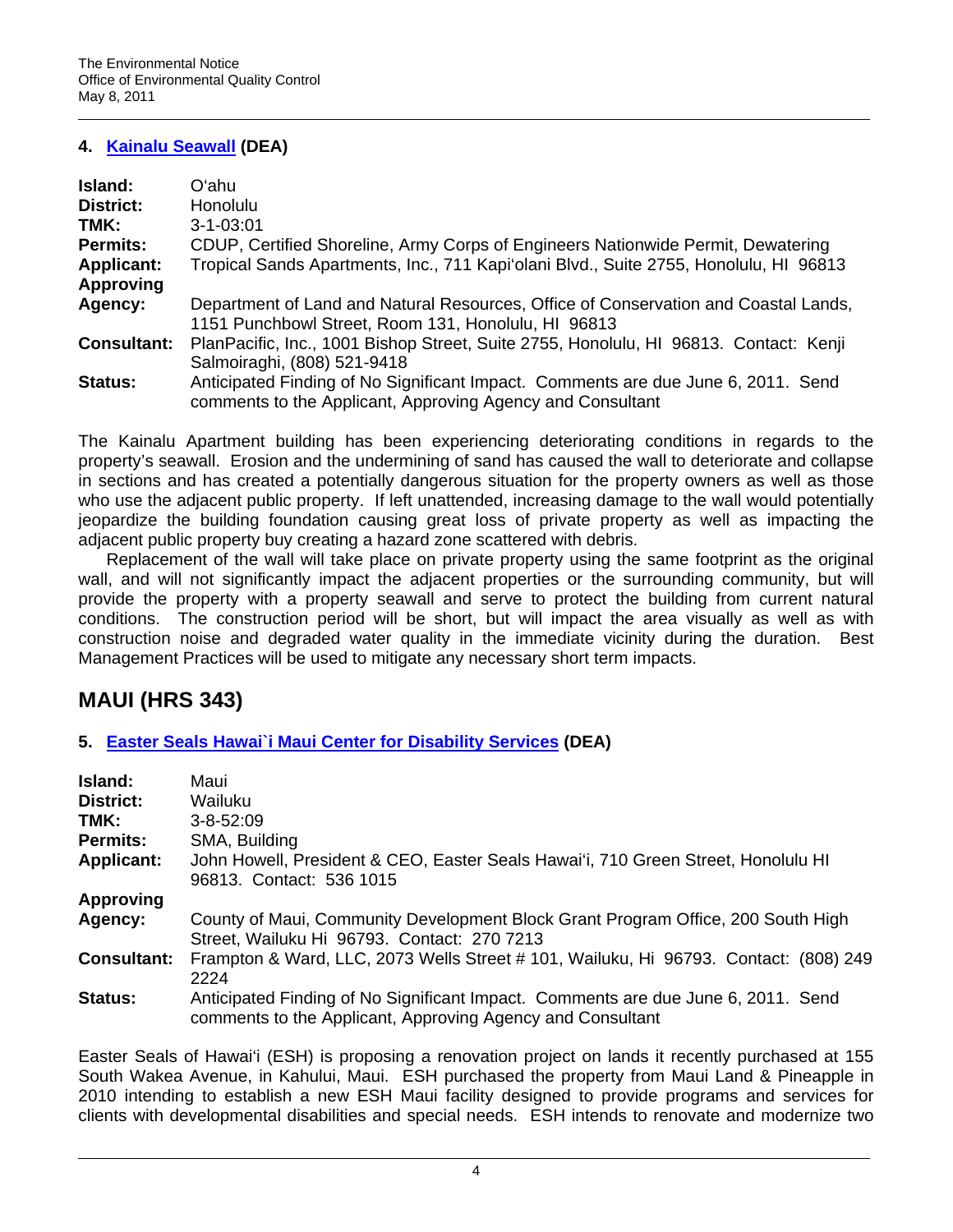existing buildings formerly occupied as: a) children's day care facility and; b) dormitory for seasonal workers. The subject property is zoned "M-2, Heavy Industrial" and is located within a highly developed region of Kahului. Existing uses of the property will generally be maintained, with the dormitory converted to offices and transitional housing facility for program participants. The new facility will be consistent with the property's zoning and will not constitute an intensification of land use. As part of the project site's original development, lands underlying the project site were significantly altered. Nevertheless, due to the prevalent sandy soils underlying the project site, archaeological monitoring has been recommended and will be employed during all ground altering activities to ensure adverse impacts to archaeological resources are avoided. No other adverse impacts as a result of the project are anticipated.

## **MOLOKA'I (HRS 343)**

## **6. Repair the Kalaupapa Dock Structures (FEA)**

| Island:            | Molokaʻi                                                                                                                                                                                                                                                                                                                                                                        |
|--------------------|---------------------------------------------------------------------------------------------------------------------------------------------------------------------------------------------------------------------------------------------------------------------------------------------------------------------------------------------------------------------------------|
| District:          | Moloka'i, Kalawao                                                                                                                                                                                                                                                                                                                                                               |
| TMK:               | Various                                                                                                                                                                                                                                                                                                                                                                         |
| <b>Permits:</b>    | Endangered Species Act, Coastal Zone Management Act, Sec. 307, Community Noise,<br>Conservation District Use, Coral Taking, Dredge and Fill, Concurrence with Minimal<br>Adverse Effects to Essential Fish Habitat, Concurrence with no take/harassment of marine<br>mammals determination, National Historic Preservation Act, Sec. 101, Water Quality<br>Certification, NPDES |
| <b>Applicant:</b>  | National Park Service, Kalaupapa National Historical Park, PO Box 2222, Kalaupapa, HI<br>96742. Contact: Superintendent, Steve Prokop, (808) 567-6802 x1100                                                                                                                                                                                                                     |
| <b>Approving</b>   |                                                                                                                                                                                                                                                                                                                                                                                 |
| Agency:            | Department of Hawaiian Home Lands, 91-5420 Kapolei Parkway, Kapolei, HI 96707.<br>Contact: Todd Gray, (808) 620-9460                                                                                                                                                                                                                                                            |
| <b>Consultant:</b> | Parsons Engineering, 1700 Broadway, Denver, CO 80290. Contact: Colleen Conklin,<br>(813) 261-8306                                                                                                                                                                                                                                                                               |
| <b>Status:</b>     | Finding of No Significant Impact. There is no comment period                                                                                                                                                                                                                                                                                                                    |

To repair the dock structures, voids in the bulkhead wall toe, low dock toe, and breakwater would be filled for structural integrity. Armoring of the breakwater would be re-established and displaced armor stones impacting the draft would be removed from the berthing basin. In addition, concrete repairs to the deck pier caps and beams, as well as repair of a void on the north side of the pier would be completed.

The project would have localized, negligible-to-minor, and adverse impacts on water quality during project implementation. No long-term, water quality effects are anticipated. The cumulative effect of the project and other projects and plans would be localized, negligible-to-minor, and beneficial due to improved management of wastewater under the NPS septic tank project. Impacts of the project on turf algae and mobile marine organisms would be short- and long-term, localized, minor, and adverse. Due to the length of time for coral to recover from disturbance, impacts would be long-term. Compensatory mitigation would include installation of seasonal mooring buoys to allow recovery of corals in areas currently being impacted by anchoring of recreational vessels and prevent further anchor damage from occurring in the future. There would be minimal adverse effect to Essential Fish Habitat. The cumulative effect of the project and other projects and plans would be long-term, localized, moderate, and adverse. Impacts of the project on the harbor fish community would be localized, negligible, and adverse, resulting from construction noise and reduction in forage in the project area. Cumulative effects would be longterm, moderate, and adverse, resulting from local and regional development and fishing pressures. The effects of the project on special-status species (Hawaiian monk seals, hawksbill and green sea turtles,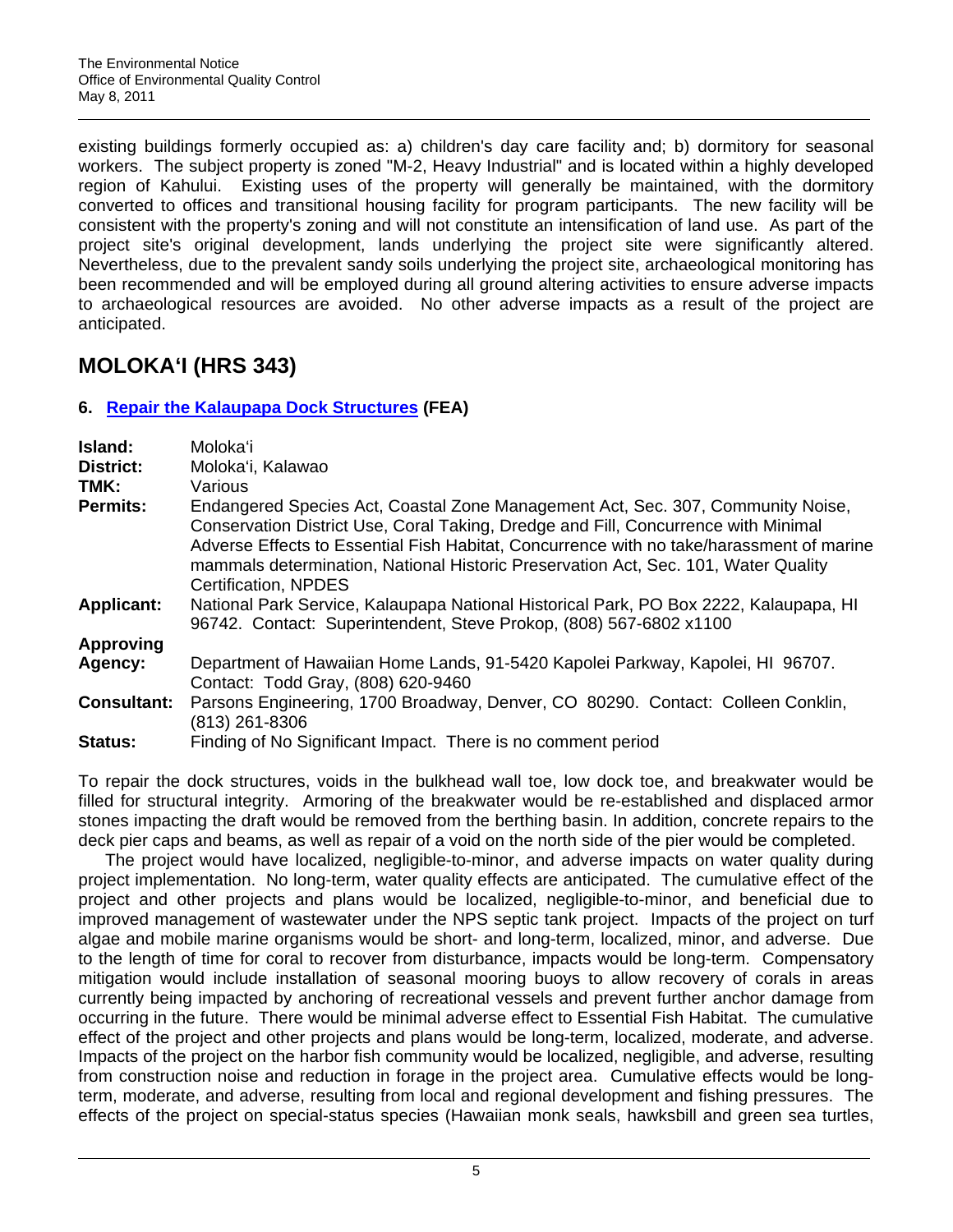and spinner and bottlenose dolphins) would be localized, short-term, and minor. Effects on ESA-listed species are as follows: The project may affect but is not likely to adversely affect Hawaiian monk seals, green sea turtles, and hawksbill turtles. The project is not likely to adversely modify critical habitat or areas under consideration for future designation of critical habitat for Hawaiian monk seals. The cumulative effects of the project and other projects and plans on special-status species and their habitat would be localized, long-term, adverse, and moderate. The contribution of the project to cumulative impacts would be incremental, short-term and localized.

The project would have short -term, local, minor to moderate, adverse effects on the soundscape as a result of noise associated with deferred maintenance. Cumulative effects would be localized, shortterm, adverse and minor to moderate as a result of other projects and park operations that could occur during barge delivery and/or construction. Implementation of the project would result in both negligible and long-term negligible to minor adverse effects to historic resources. Overall, implementation of the project would result in negligible to minor long-term adverse effects to the cultural landscape. There would be no intrusive visible changes to the landing area; the setting, spatial organization, views, and overall landscape integrity would be preserved. Adverse effects on the landscape from construction would be minor and short-term.

Implementation of the project would have direct and indirect, long-term beneficial effects on ethnographic resources, landscapes, and the Kalaupapa community by helping to preserve the landing structures, facilitating ongoing cultural traditions of the community, and assuring materials would continue to be available for preservation of valued resources. Short-term negligible to minor adverse effects would result from noise from armor stone removal, effects on fish populations from construction, and lack of access to the harbor. The project would have a long-term, moderate adverse, cumulative effect on ethnographic resources, landscapes, and the community. The adverse effects of the project would be a very small component of the adverse cumulative impacts. Short-term impacts of the project would be localized, moderate, and adverse due to efforts required to implement resource monitoring, access restrictions, and housing crew during construction activities. With less on-going maintenance requirements for park staff, long-term effects would be localized, minor to moderate, and beneficial. Cumulative effects would be short- and long-term, minor to moderate, and adverse resulting from additional time and efforts required from park staff through implementation of other plans and projects.

## **HAWAI'I (HRS 343)**

## **7. University of Hawai`i at Hilo Acquisition of Student Housing Complex (FEA)**

| Island:                        | Hawaiʻi                                                                                                     |
|--------------------------------|-------------------------------------------------------------------------------------------------------------|
| District:                      | South Hilo                                                                                                  |
| TMK:                           | $(3)$ 2-4-57:24 & 28                                                                                        |
| Permits:                       | Building, Grading, Driveway, Drainage, Plan Approval, Landfill Disposal, Injection Well                     |
| <b>Proposing/Determination</b> |                                                                                                             |
| Agency:                        | University of Hawai'i at Hilo, 200 W. Kawili Street, Hilo, HI 96720. Contact: Harry Yada,<br>(808) 933-9911 |
| <b>Consultant:</b>             | Geometrician Associates, PO Box 396, Hilo, HI 96721. Contact: Ron Terry, (808) 969-<br>7090                 |
| Status:                        | Finding of No Significant Impact. There is no comment period                                                |

The University of Hawai'i at Hilo (UH Hilo) proposes to acquire the existing privately owned, 31-unit University Palms apartment complex and an adjacent single-family home and convert both properties to student housing. UH Hilo will renovate the University Palms to house 102 students and demolish the single-family home and then redevelop the property as multi-unit housing to accommodate an additional 34 students. The facilities are needed to reduce a shortage of on- or near-campus student housing,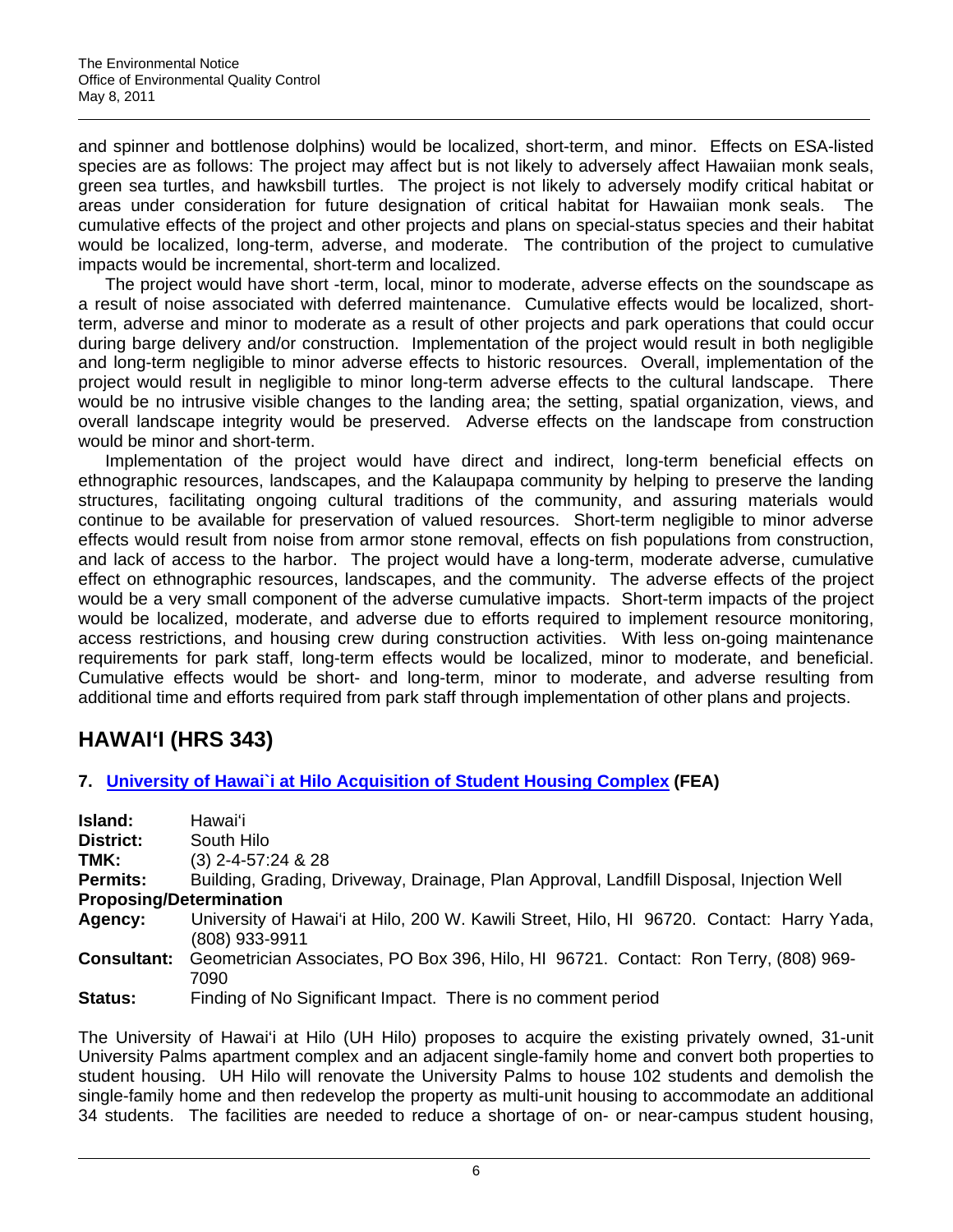which inconveniences students and hampers the increase in enrollment critical to the orderly growth plans of UH Hilo.

Acquisition of the facility will not significantly affect traffic. The University Palms is already fully occupied, and the traffic generated by the future facility next-door would not markedly degrade the level of service, parking availability or pedestrian for local streets and intersections, given the proposed improvements. The location is directly across the UH Hilo campus; given a parking shortage on campus, nearly all students would walk rather than drive to classes and other campus activities. Short-term noise, air, and water quality impacts associated with demolition, construction and renovation would be mitigated. Hazardous materials present in the buildings would be properly abated during demolition and renovation. No historic properties appear to be present at the site, a finding that is being confirmed in coordination with the State Historic Preservation Division (SHPD). However, if human skeletal remains or undocumented archaeological resources are encountered during land-altering activities associated with expansion or landscaping, work in the immediate area of the discovery will be halted and SHPD will be contacted.

## **8. Hilo Forest Reserve Fencing Project (FEA)**

| Island:            | Hawaiʻi                                                                                                                                                                              |
|--------------------|--------------------------------------------------------------------------------------------------------------------------------------------------------------------------------------|
| District:          | South Hilo                                                                                                                                                                           |
| TMK:               | $(3)$ 2-6-18:13                                                                                                                                                                      |
| <b>Permits:</b>    | Grubbing, Grading, NPDES                                                                                                                                                             |
|                    | <b>Proposing/Determination</b>                                                                                                                                                       |
| Agency:            | Department of Land and Natural Resources, Division of Forestry and Wildlife, 1151<br>Punchbowl St., Room 325, Honolulu, HI 96813. Contact: Michael Constantinides, (808)<br>587-4186 |
| <b>Consultant:</b> | Graham Paul Knopp, Ph.D., GK Environmental LLC, PO Box 1363, Honoka'a, HI 96727.<br>Contact: (808) 775-1520                                                                          |
| <b>Status:</b>     | Finding of No Significant Impact. There is no comment period                                                                                                                         |

The Department of Land and Natural Resources (DLNR) Division of Forestry and Wildlife has identified the need to construct a cattle fence and access road within a proposed State Forest Reserve. This project would prevent cattle encroachment into the proposed Forest Reserve and would reduce consequent adverse impacts. The fence and access roadway corridor bounds a parcel that has been subdivided from its parent parcel and is currently being processed for addition to the Hilo Forest Reserve by DLNR. The access road would allow for fence construction and maintenance, DLNR resource management efforts, and future public access for hunting and other activities.

An archaeological survey and a cultural assessment have determined that no significant historic sites or cultural resources are present; if archaeological resources are encountered during land-altering activities associated with construction, work in the immediate area of the discovery will be halted and the State Historic Preservation Division will be contacted. Potential water quality impacts due to erosion and sedimentation would be minimized through implementation of a soil conservation plan. No federally listed plant or animal species have been identified within the fence and access road corridor. Other impacts are expected to be negligible or beneficial to the environment.

## **9. DAGS Kona District Office Baseyard (DEA)**

| Island:   | Hawai'i             |
|-----------|---------------------|
| District: | North Kona          |
| TMK:      | $3 - 7 - 8 - 07.61$ |
| Permits:  | Construction        |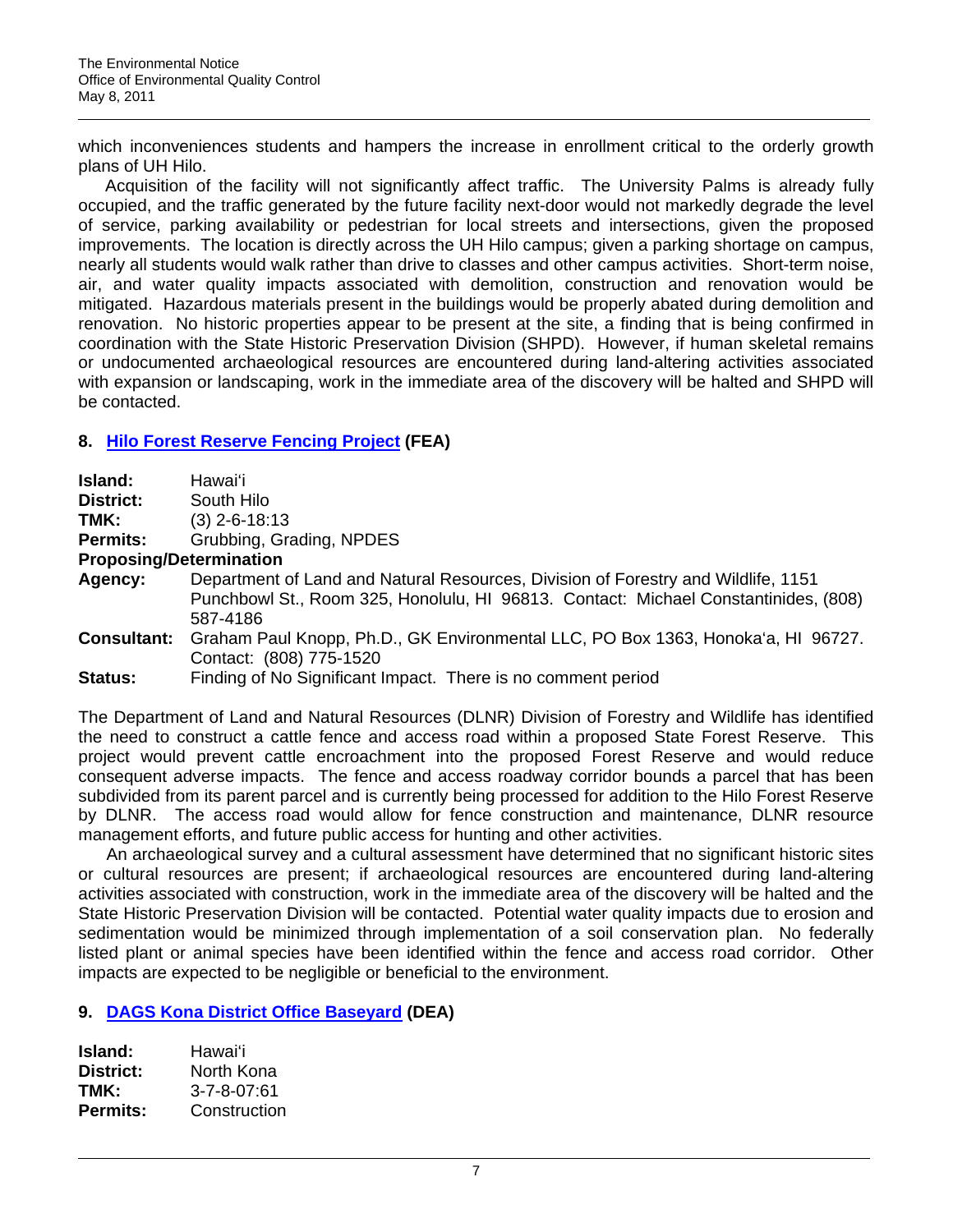### **Proposing/Determination**

- **Agency:** Department of Accounting and General Services, Project Management Branch, 1151 Punchbowl Street, Room 427, Honolulu, HI 96813. Contact: Gina Ichiyama, (808) 586- 0472
- **Consultant:** Kimura International, Inc., 1600 Kapi'olani Blvd., Suite 1610, Honolulu, HI 96814. Contact: Leslie Kurisaki, 944-8848
- **Status:** Anticipated Finding of No Significant Impact. Comments are due June 6, 2011. Send comments to the Approving Agency and Consultant

The Department of Accounting and General Services (DAGS) is proposing to construct a new Kona District Office Baseyard on a vacant, 0.97 acre site on Hawai'i Belt Road (Kuakini Highway), Kona, Hawai'i. The DAGS Kona District Office provides repair and maintenance service to State-owned facilities in West Hawai'i. The existing baseyard, located at the old Napo'opo'o School in Captain Cook, is housed in buildings close to 100 years old and in very poor physical condition, with leaking roofs and inadequate storage. A new baseyard in a more central location is needed.

The State-owned project site was once the playing field for the former Keauhou Uka School in Holualoa, and was set aside by the State Board of Land and Natural Resources for a DAGS baseyard by Executive Order. The former Keauhou Uka school buildings are on an adjacent site to the east (mauka) and are currently occupied by the Keauhou Head Start pre-school and the Hawai'i County Economic Opportunity Council (HCEOC).

The new baseyard will include a carpentry shop, paint shop, electrical shop, masonry shop, plumbing shop, and administrative offices. Access to the site will be off a single driveway on Hawai'i Belt Road. Project impacts include noise and dust during construction, including construction of a waterline through the State-owned parcel occupied by the Head Start school and HCEOC. Construction period impacts will be temporary and can be mitigated. Once operational, the baseyard will have minimal noise and air quality impact on the adjacent property because all maintenance activity will occur inside the shops, which are outfitted with dust collectors and air filters. Baseyard crews are out in the field for most of the day when the Head Start children are in school. There are no threatened or endangered species on the project site. An archaeological field inspection noted no historic properties and no further archaeological work is needed. The impact of the project traffic on Kuakini Highway will not be significant.

## **ENVIRONMENTAL COUNCIL**

The Environmental Council has a meeting scheduled for May 11, 2011. The agendas below are for the subcommittees on exemptions and legislation, and the main agenda for the Environmental Council. You can also go to the State Calendar website to review the agenda. For more information, contact oeqc@doh.hawaii.gov or call 586-4185.

> **MEETINGS OF THE ENVIRONMENTAL COUNCIL Wednesday, May 11, 2011 at various times/locations below**

### **STANDING COMMITTEE ON EXEMPTIONS (09:00 AM – 12:00 noon) Leiopapa A Kamehameha (State Office Tower), Room 203 235 S. Beretania Street, Room 702 Honolulu, Hawai'i 96813**

## *NOTE: This is not a video teleconference meeting.*

## **AGENDA**

1. Introductions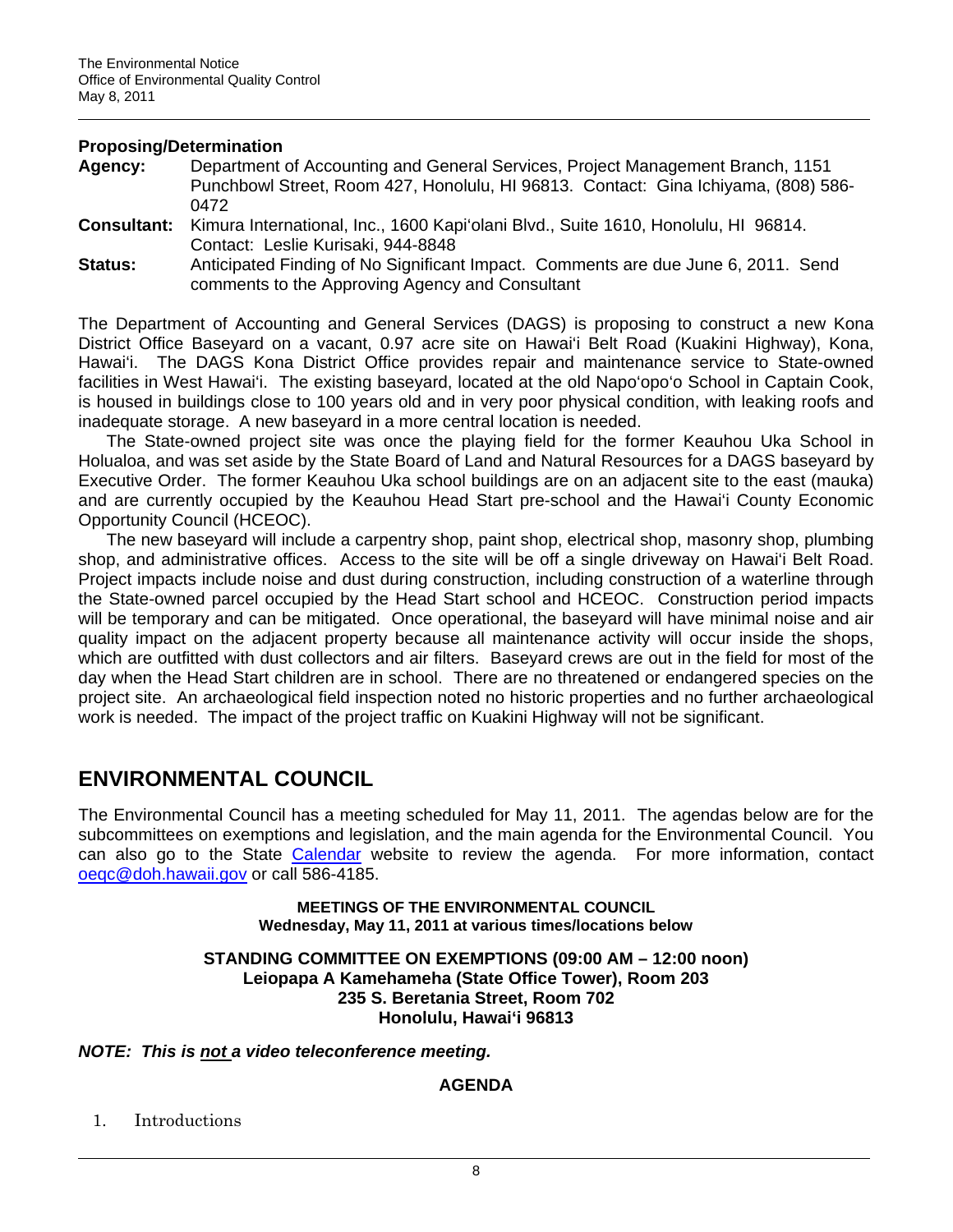- 2. City and County of Honolulu, Department of Transportation Services
- 3. Department of Land and Natural Resources
	- a. Department wide exemptions (*see text below*)
- 4. Public Testimony
- 5. New Business
- 6. Next meeting

## **Agenda item 3-a** *(see above)*  **Department of Land and Natural Resources: Proposed Department-wide Exemptions**

- 1. Class 1 (New) Mitigation of any hazardous conditions that present imminent danger and are necessary to protect public health, safety, welfare, or public trust resources.
- 2. Class 3, Number 1 (DOFAW June 12, 2008)

Fences [to include areas no greater than 10 acres] around or to manage [individual or small colonies of] rare, threatened or endangered plants, covered and open areas for endangered species [(waterfowl, water birds, forest birds)], game birds and mammals [(pheasants, quail, partridges, pigs, sheep, goats, deer)]; auxiliary buildings for food storage, equipment storage, incubators and brooders; open-top breeding and release pens, field aviaries, hacking boxes, and for watershed and native forest management and restoration. Fences will contain stepovers or other features that permit pedestrian access for cultural and recreational use.

3. Class 1 (New)

Emergency mitigation and restoration work to prevent damage from continuing to occur and to restore the topographical features and biological resources to the condition that existed prior to the incident; and,

4. Class 4 (New)

Emergency mitigation and restoration work to prevent further damage from occurring and to restore the topographical features and biological resources to the condition that existed prior to the incident.

*END OF AGENDA OF STANDING COMMITTEE ON EXEMPTIONS*

## **STANDING COMMITTEE ON LEGISLATION (01:00 PM – 02:00 PM) Keoni Ana Building, Video Conferencing Center 1177 Alakea Street, Room 302 Honolulu, Hawai'i 96813**

## **AGENDA**

- 1. Call to Order
- 2. Review recently passed legislation pertinent to Environmental Council
- 3. Discuss which items to recommend to council for consideration
- 4. Public Testimony
- 5. Schedule Next Meeting
- 6. Adjournment

## *END OF AGENDA OF STANDING COMMITTEE ON LEGISLATION*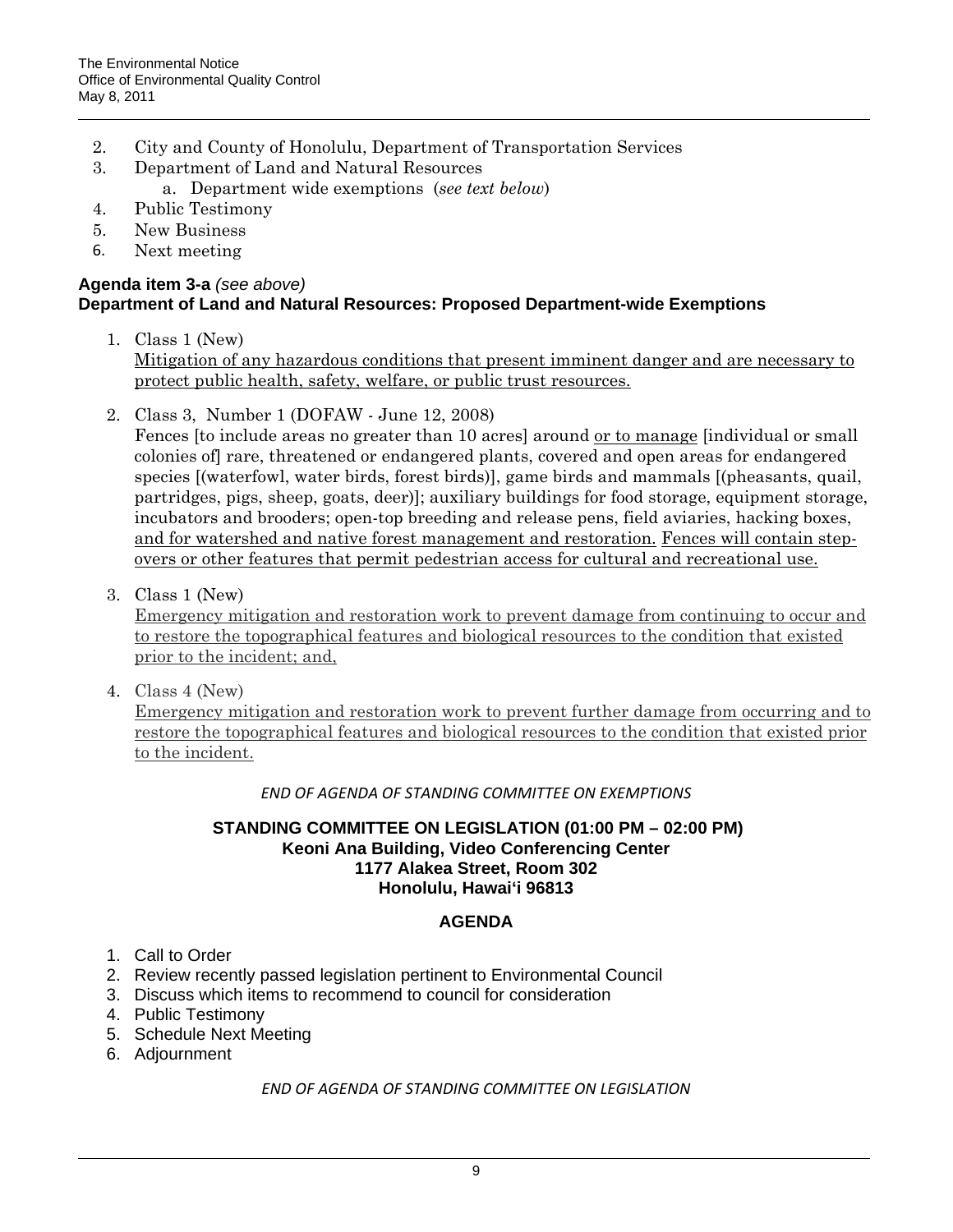### **ENVIRONMENTAL COUNCIL (02:00 PM – 4:00 PM) Oahu Meeting Location: Keoni Ana Building, Video Conferencing Center 1177 Alakea Street, Room 302 Honolulu, Hawai'i 96813**

### **Videoconferencing Centers:**

Lihu'e, Kaua'i – Lihu'e State Office Building, 3060 'Eiwa Street (basement) Hilo, Hawai'i – Hilo State Office Building, 75 'Aupuni Street (basement) Kaunakakai, Moloka'i – University of Hawai'i - Maui College, 375 Kamehameha V Highway, Room 102

## **AGENDA**

- 1. Swearing In Of New Members
- 2. Call to Order
- 3. Introductions
- 4. Approval of Minutes from 4/18/11
- 5. Chairs Report
- 6. OEQC Director's Report
- 7. Standing Committee Reports
	- a. Exemption Committee
		- i. DLNR Exemption Requests
	- b. Rules Committee
	- c. Annual Report Committee
	- d. Legislative Committee
- 8. Public Testimony
- 9. Correspondence Received
- 10. New Business
- 11. Adjournment

## **NATIONAL ENVIRONMENTAL POLICY ACT (NEPA)**

**Natural Pest Control for Protection of the Papaya Industry (EA)** 

| Island:          | Statewide                                                                                                                                                      |
|------------------|----------------------------------------------------------------------------------------------------------------------------------------------------------------|
| District:        | All                                                                                                                                                            |
| TMK:             | Various                                                                                                                                                        |
| <b>Permits:</b>  | USDA-APHIS, Hawai'i State Department of Agriculture, PQ-7                                                                                                      |
| <b>Proposing</b> |                                                                                                                                                                |
| Agency:          | USDA-ARS, U.S. Pacific Basin Agricultural Research Center 64 Nowelo St., Hilo, HI<br>96720. Contact: Peter Follett, (808) 959-4303, peter.follett@ars.usda.gov |
| <b>Approving</b> |                                                                                                                                                                |
| Agency:          | USDA, APHIS, PPQ, 4700 River Rd., Unit 133, Riverdale, MD 20737. Phone: (301) 734-<br>5405                                                                     |
| <b>Status:</b>   | This EA was published in the USDA notices on April 12, 2011. Please submit comments<br>to the proposing agency and approving agency by May 31, 2011.           |

White peach scale, *Pseudaulacaspis pentagona*, is a serious insect pest of papaya in Hawaii causing plant stress, economic losses and quarantine restrictions. A minute stingless parasitic wasp *Encarsia diaspidicola* that attacks white peach scale was brought from Samoa into the quarantine containment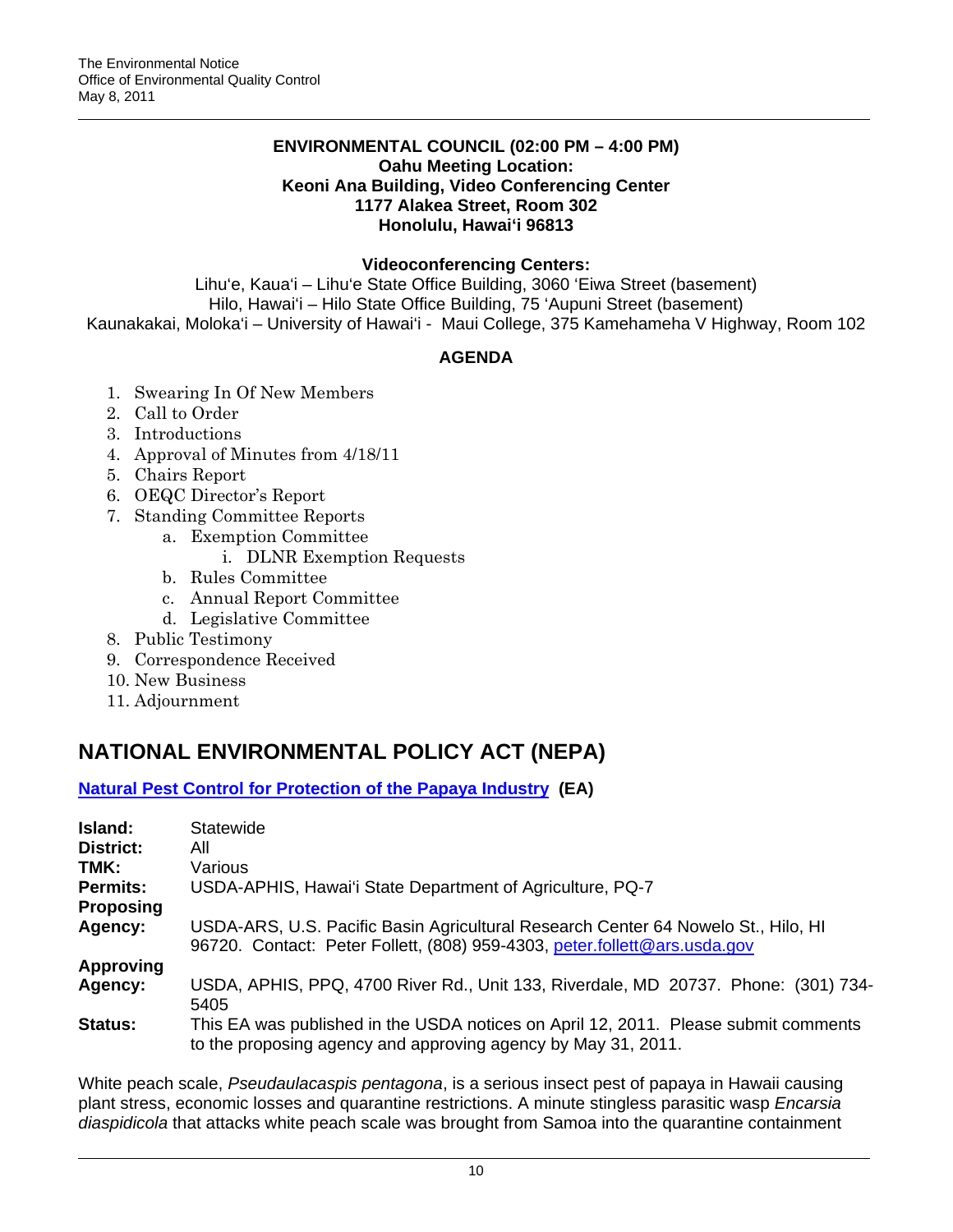facility at Hawaii Volcanoes National Park. The wasp was exposed to a variety of closely related insect species during host range testing to determine whether the biological control agent might attack nontarget species and thereby pose a risk to the environment. *E. diaspidicola* was chosen as a biological control candidate because it is reportedly highly host specific and attacks only armored scales in the family Diaspididae. There are no native diaspidid scales in Hawaii. During host range testing, *E. diaspidicola* did not attack any of the non-target species tested, including a closely related exotic species, the false oleander scale, and a native Hawaiian palm scale. This is strong evidence that the wasp will not attack non-target species or cause harm to the environment if released for control of white peach scale in Hawaii. Releases would be made in commercial papaya fields on the main Hawaiian Islands.

## **CONSERVATION DISTRICT USE PERMITS**

The following Conservation District Use Application (CDUA) is available for review and comment (HRS 183C and HAR 13-5). Comments and requests for notification of determinations must be submitted within 30 days of the date of this Notice. Please include the following: (1) name and address of the requestor; (2) the permit for which the requestor would like to receive notice of determination; and (3) the date the notice was published in the Environmental Notice. Send comments and requests to: Department of Land and Natural Resources, Office of Conservation and Coastal Lands, P.O. Box 621, Honolulu, HI 96809 or call 587-0048 for more information.

| File No.:                      | CDUA OA-3590                                          |
|--------------------------------|-------------------------------------------------------|
| Name of Applicant:             | Franklin T. Opperman and Allene K. Richardson Suemori |
| Location:                      | Kealia, Waialua, O'ahu                                |
| TMK:                           | $(1)$ 6-8-08:22 and 38                                |
| Proposed Action:               | <b>Consolidation and Resubdivision</b>                |
| 343, HRS determination: Exempt |                                                       |
| <b>Applicant's Contact:</b>    | Mark Hogue, 548-0805                                  |

## **FEDERAL CONSISTENCY REVIEWS**

The Hawai'i Coastal Zone Management (CZM) Program has received the following federal actions to review for consistency with the CZM objectives and policies (HRS 205A). Public notice is pursuant to Section 306(d)(14) of the National Coastal Zone Management Act of 1972, as amended. For more information, call John Nakagawa at 587-2878. Neighbor islands call toll-free: Kaua'i: 274-3141 x72878, Lana'i and Moloka'i: 468-4644 x72878, Maui: 984-2400 x72878, or Hawai'i: 974-4000 x72878. Federal deadlines require that comments be received by the date specified. Send comments to: Office of Planning, Department of Business, Economic Development and Tourism, P.O. Box 2359, Honolulu, HI 96804. Email: jnakagaw@dbedt.hawaii.gov or Fax: (808) 587-2899.

## **Pilila'au Army Recreation Center Seawall Repair**

|                     | Federal Action: Federal Agency Activity                                                                                                                                    |
|---------------------|----------------------------------------------------------------------------------------------------------------------------------------------------------------------------|
|                     | Federal Agency: U.S. Army Garrison - Hawai'i                                                                                                                               |
| Contact:            | Danny Morisaki, 656-2479                                                                                                                                                   |
| Location:           | Pokai Bay, Wai'anae, O'ahu                                                                                                                                                 |
| <b>CZM Contact:</b> | John Nakagawa, 587-2878, jnakagaw@dbedt.hawaii.gov                                                                                                                         |
|                     | Proposed Action: Repair and retrofit the existing stone seawall at the Pilila'au Army Recreation Center,                                                                   |
|                     | located at Pokai Bay, Wai'anae. The seawall has suffered from deterioration, including<br>missing vertical wall section, various cracks along the wall, and broken-off cap |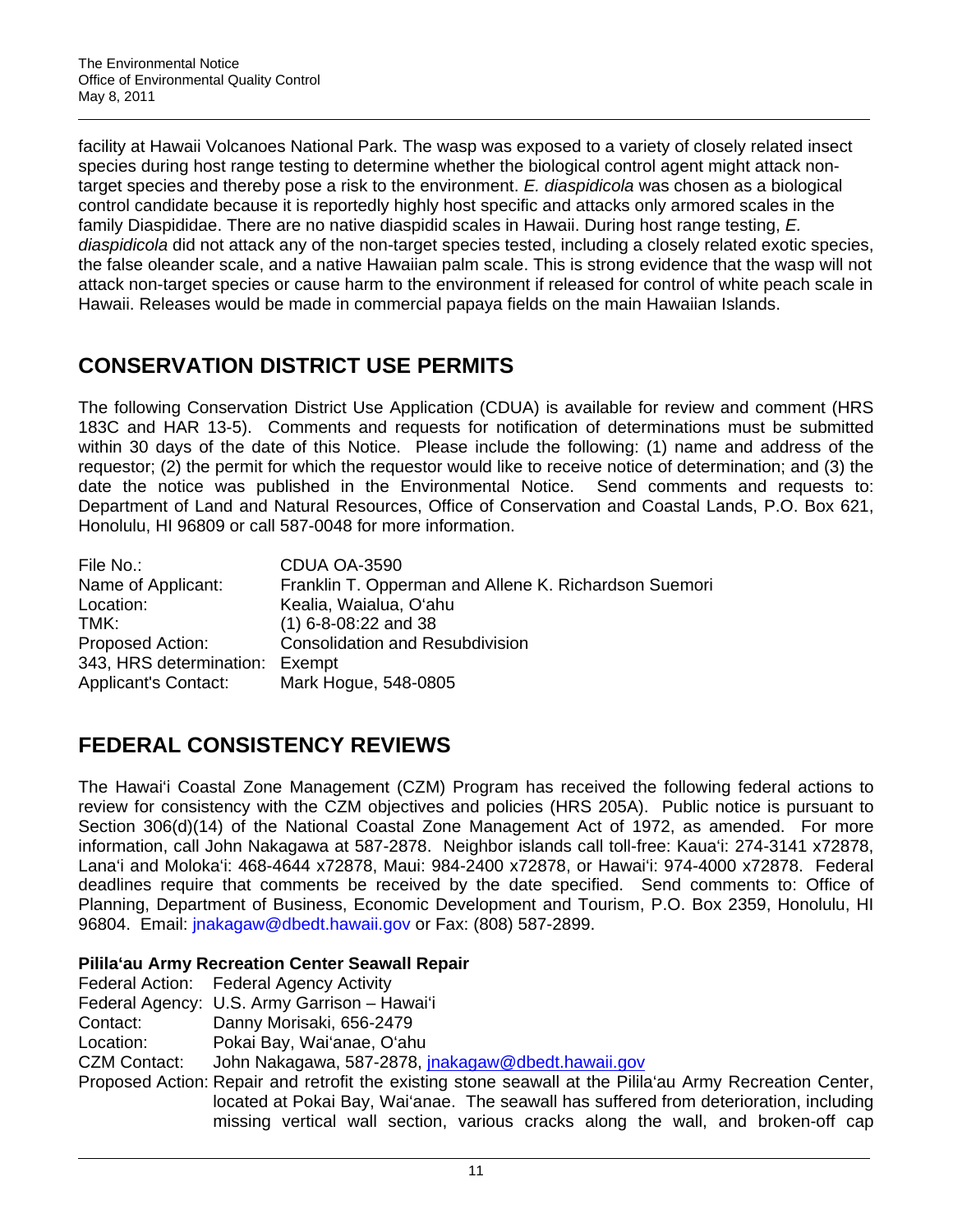sections. The repairs involve the use of corrosion resistant reinforcing bars, a special concrete additive, and a wall veneer that replicates a hand built wall. The rebuilt wall will be in the same location and about the same dimensions as the existing wall.

Comments Due: May 23, 2011

| <b>SPECIAL MANAGEMENT AREA (SMA) MINOR PERMITS</b> |                                                                                          |                                  |  |  |
|----------------------------------------------------|------------------------------------------------------------------------------------------|----------------------------------|--|--|
| <b>Location (TMK)</b>                              | <b>Description (File No.)</b>                                                            | <b>Applicant/Agent</b>           |  |  |
| Oʻahu: Kakaʻako<br>$(2 - 1 - 15: 61 & 62)$         | Geotechnical Soil Borings for Ala Moana<br>Wastewater Pump Station Force Mains #3 and #4 | Yogi Kwong Engineers, LLC        |  |  |
|                                                    | (SMA/11-2)                                                                               |                                  |  |  |
| O'ahu: Kuliouou<br>$(3-5-58:03)$                   | New Aluminum Fence (2011/SMA-6)                                                          | Jeff Morrison                    |  |  |
| O'ahu: Hau'ula                                     | Graunstandt Exterior Renovations (2011/SMA-13)                                           | <b>Christian Graunstandt</b>     |  |  |
| $(5-4-02:03)$                                      |                                                                                          |                                  |  |  |
| Hawai'i: Puna                                      | Subdivision into 6 Lots of 2 Acres or More (SMM                                          | <b>Valerie Colter</b>            |  |  |
| $(1-3-02:100)$                                     | $11-170$                                                                                 |                                  |  |  |
| Hawai'i: Puna                                      | 1) Landscaping Improvements and Routine                                                  | Eileen O'Hara, President of      |  |  |
| $(1-5-88:01$ and                                   | Maintenance; 2) Addition of a Footpath, Bench                                            | <b>Hawaiian Shores Community</b> |  |  |
| $1-5-111:01)$                                      | and/or Picnic Table; 3) Placement of Large                                               | <b>Association Board of</b>      |  |  |
|                                                    | Boulders to Prevent Vehicular Access; and 4)                                             | <b>Directors</b>                 |  |  |
|                                                    | Replacement and Addition of Signs (SMM 11-174)                                           |                                  |  |  |
| Hawai'i: Puna                                      | Routine Maintenance of the Perimeter of the                                              | <b>BENFACT USA, Inc.</b>         |  |  |
| $(1-5-88:41)$                                      | Property (SMM 11-175)                                                                    |                                  |  |  |
| Maui: (4-6-28:09)                                  | Replacing Three Windows (SM2 20110023)                                                   | Baker, Carolyn L                 |  |  |
| Maui: (2-1-10:21)                                  | Swimming Pools (SM2 20110024)                                                            | Satish K Gholkar                 |  |  |
| Maui: (3-7-09:19)                                  | Install Business Name Sign (SM2 20110025)                                                | Creative Design Signs, LLC       |  |  |

The SMA Minor permits above have been approved or are pending approval (HRS 205A-30). For more information, contact the county/state Planning Department. Honolulu (523-4131); Hawai'i (961-8288); Kaua'i (241-6677); Maui (270-7735); Kaka'ako or Kalaeloa Community Development District (587-2840).

| <b>SHORELINE - Certification Applications</b> |             |                                                                                                                                                                             |                                                                        |                           |  |
|-----------------------------------------------|-------------|-----------------------------------------------------------------------------------------------------------------------------------------------------------------------------|------------------------------------------------------------------------|---------------------------|--|
| File No.                                      | <b>Date</b> | Location                                                                                                                                                                    | <b>Applicant/Owner</b>                                                 | <b>TMK</b>                |  |
| MA-471                                        | 4/25/11     | Portion of Grant 3152 to Henry Cornwell<br>situate at Waikapu, Wailuku, Maui<br>Address: North Kihei Road<br>Purpose: SMA application process                               | Steven Wapner for<br>Kihei Canoe Club/<br>Alexander &<br>Baldwin, Inc. | $3 - 8 - 05:03$<br>(por.) |  |
| MA-472                                        | 4/26/11     | Lot 23 of the Waiohuli-Keokea Beach Lots<br>Second Series (H.T.S. Plat 1071) situate at<br>Waiohuli-Keokea, Kula, Maui<br>Address: 1536 Halama Street<br>Purpose: Shoreline | James McCall/<br><b>Toshio Okamura</b>                                 | $3-9-10:11$               |  |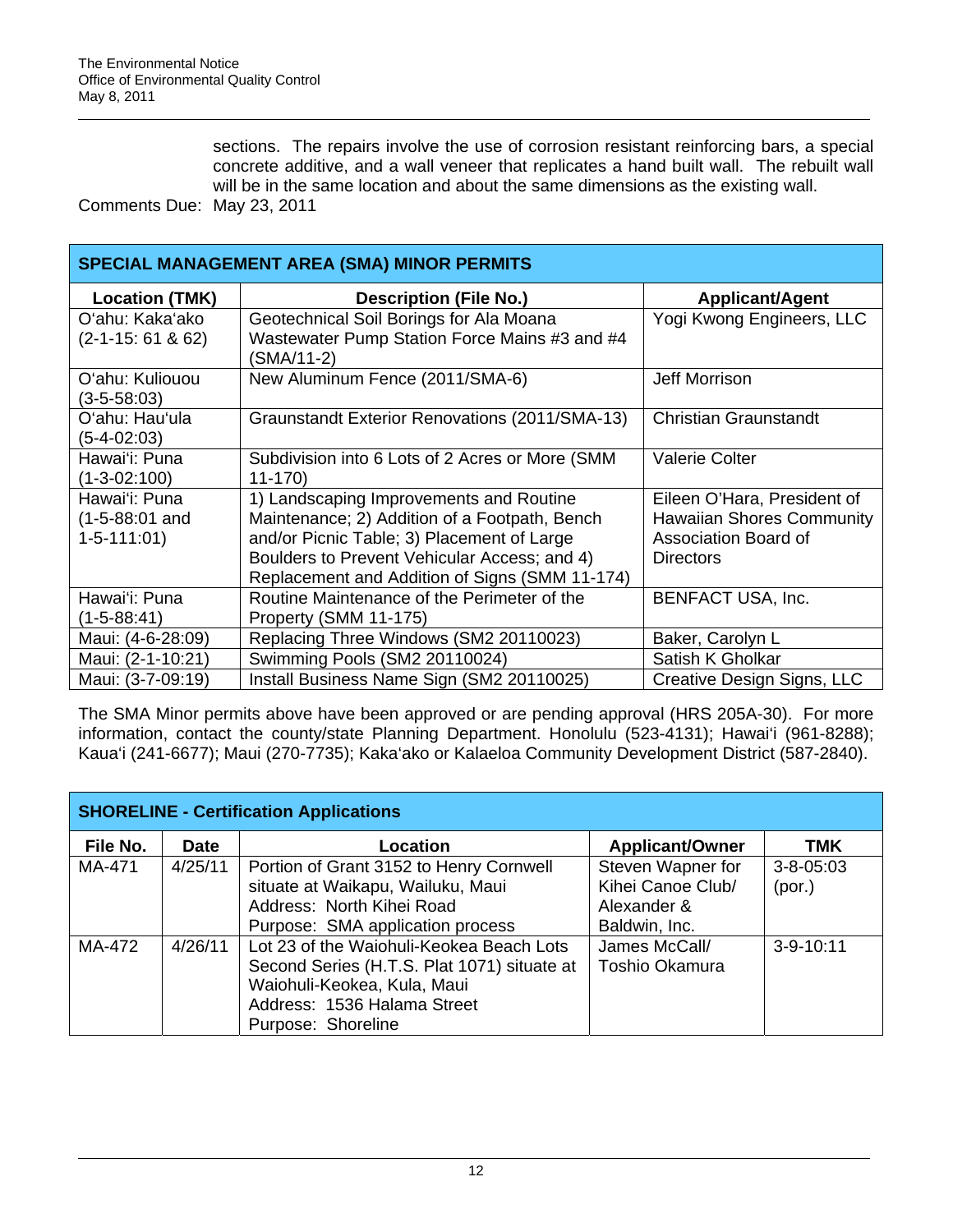| KA-349 | 4/14/11 | Lot 7 "Waipouli Beach Lots" Portion of<br>Royal Patent 7373, Land Commission<br>Award 8559-B, Apana 42 to William C.<br>Lunalilo situate at Waipouli, Kawaihau,<br>Kaua'i<br>Address: 960 Niulani Road                                            | Anthony Crook/ Jim<br>Molz        | 4-3-09:03 |
|--------|---------|---------------------------------------------------------------------------------------------------------------------------------------------------------------------------------------------------------------------------------------------------|-----------------------------------|-----------|
| KA-350 | 4/26/11 | Purpose: Renovation to residence<br>Lot 12 Wainiha Subdivision II (File Plan<br>1840) being a portion of R.P. 7194, L.C.<br>Aw. 11,216:5 to M. Kekauonohi situate at<br>Wainiha, Kaua'i<br>Address: 7310 Alealea Road<br>Purpose: Building permit | Ronald J. Wagner/<br>Craig Dobbin | 5-8-09:51 |

The shoreline certification applications above are available for review at the DLNR Offices on Kaua'i, Hawai'i, Maui, and Honolulu, 1151 Punchbowl Street, Room 220 (HRS 205A-42 and HAR 13-222-12). All comments shall be submitted in writing to the State Land Surveyor, 1151 Punchbowl Street, Room 210, Honolulu, HI 96813 and postmarked no later than 15 calendar days from the date of the public notice of the application. For more information, call Ian Hirokawa at 587-0420.

| <b>SHORELINE - Certifications and Rejections</b> |                                            |                                                                                                                                                                                                                                 |                                                                           |                                  |  |
|--------------------------------------------------|--------------------------------------------|---------------------------------------------------------------------------------------------------------------------------------------------------------------------------------------------------------------------------------|---------------------------------------------------------------------------|----------------------------------|--|
| File No.                                         | <b>Proposed/Rejected</b>                   | Location                                                                                                                                                                                                                        | <b>Applicant/Owner</b>                                                    | TMK                              |  |
| OA-1409                                          | Proposed Shoreline<br>Certification        | Subdivision of Lot 8 Mokuleia Beach<br>Tract being portions of R.P. Grant<br>340 to Palekaluhi, et al, and R.P.<br>Grant 242 to Kaiaikawaha into Lots<br>A and B<br>Address: 68-635 Crozier Drive<br>Purpose: Subdivision       | Walter P.<br>Thompson, Inc./<br>John & Lucy<br>Gospodnetich               | 6-8-04:02                        |  |
| OA-1417                                          | <b>Proposed Shoreline</b><br>Certification | Parcel 2, Filled Land of Kaneohe<br>Bay and Lot 13-B, Portion Grant<br>4938 to Bernhard Rudolph Banning<br>situate at Kea'alau, Kane'ohe,<br>Ko'olaupoko, O'ahu<br>Address: 44-535 Kane'ohe Bay Dr.<br>Purpose: Building permit | Walter P.<br>Thompson, Inc./<br>David Fujiwara                            | 4-4-37:49                        |  |
| MA-456                                           | <b>Proposed Shoreline</b><br>Certification | Land Commission Award 5511 to<br>Kamaha situate at Keali'i-Nui,<br>Hamakualoa, Haiku, Maui<br>Address: 800 Haumana Road<br>Purpose: Shoreline setback &<br>boundary                                                             | Fredrick Honig/<br><b>Fredrick Honig</b>                                  | 2-8-04:32                        |  |
| MA-463                                           | <b>Proposed Shoreline</b><br>Certification | Kahului Beach Road (F.A.S.P. S-<br>0340 (1)) situate at Kahului,<br>Wailuku, Maui<br>Address: Kahului Beach Road<br>Purpose: Coastal erosion study                                                                              | Park Engineering/<br>State of Hawai'i,<br>Department of<br>Transportation | $3-4-27; 3-$<br>7-01, 02 &<br>03 |  |

The shoreline notices above have been proposed for certification or rejection by DLNR (HRS 205A-42 and HAR 13-222-26). Any person or agency who wants to appeal shall file a notice of appeal in writing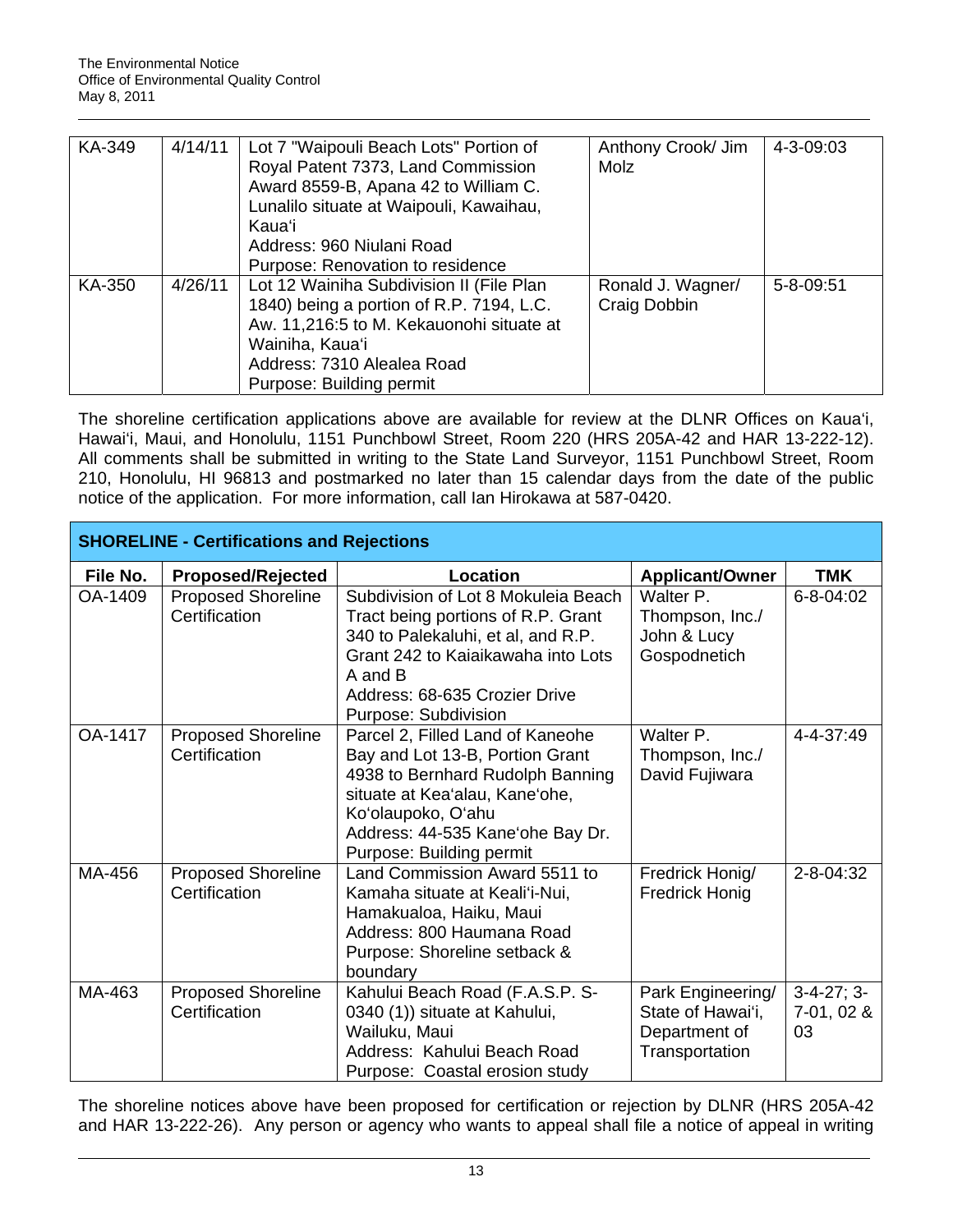with DLNR no later than 20 calendar days from the date of this public notice. Send the appeal to the Board of Land and Natural Resource, 1151 Punchbowl Street, Room 220, Honolulu, HI 96813.

| <b>POLLUTION CONTROL PERMITS</b>                                  |                                                                                                                                    |                                                     |                                    |                                                                            |  |
|-------------------------------------------------------------------|------------------------------------------------------------------------------------------------------------------------------------|-----------------------------------------------------|------------------------------------|----------------------------------------------------------------------------|--|
| <b>Branch</b><br><b>Permit Type</b>                               | <b>Applicant and</b><br><b>Permit Number</b>                                                                                       | <b>Project</b><br>Location                          | <b>Date</b>                        | <b>Proposed</b><br><b>Use</b>                                              |  |
| Clean Air Branch,<br>586-4200,<br><b>Covered Source</b><br>Permit | Maui Asphalt X-IV, LLC<br>CSP No. 0737-01-CT<br>Initial Application No.<br>0737-01                                                 | <b>Various Temporary</b><br>Sites, State of Hawai'i | <b>Comments</b><br>Due:<br>5/20/11 | 160 TPH Portable<br>Drum Mix Asphalt<br>Plant with 910 HP<br>Diesel Engine |  |
| Clean Air Branch,<br>586-4200,<br><b>Covered Source</b><br>Permit | <b>Hawaiian Cement</b><br>CSP No. 0252-01-C<br>Application for<br>Renewal and<br>Significant Modification<br>No. 0252-06           | Camp 6, Pu'unene,<br>Maui                           | Issued:<br>4/20/11                 | 653 TPH<br>Aggregate<br>Processing<br>Facility                             |  |
| Clean Air Branch,<br>586-4200,<br><b>Covered Source</b><br>Permit | Jas. W. Glover<br>CSP No. 0257-01-C<br><b>Renewal Application</b><br>No. 0257-03<br>Application for<br>Modification<br>No. 0257-04 | <b>Halfway Bridge Quarry</b><br>Puhi, Kaua'i        | Comments<br>Due:<br>5/31/11        | Fixed and<br>Portable/Fixed<br>Crushing and<br><b>Screening Plants</b>     |  |

Above are some pollution control permits before the State Department of Health (HRS 342B and HAR 11-60.1). For more information, contact the number given.

## **FEDERAL NOTICES**

### **Notice of Availability of the Finding of No Significant Impact and Environmental Assessment for the Naval Special Warfare Undersea Enterprise Consolidation at Joint Base Pearl Harbor-Hickam, Oahu**

Pursuant to the Council on Environmental Quality Regulations (40 Code of Federal Regulations Parts 1500-1509) implementing the National Environmental Policy Act and the Office of the Chief of Naval Operations Instruction 5090.1C, the Department of the Navy gives notice that an Environmental Assessment (EA) and Finding of No Significant Impact (FONSI) have been prepared and an Environmental Impact Statement is not required for the Naval Special Warfare Undersea Enterprise (NSWUE) Consolidation at Joint Base Pearl Harbor-Hickam (JBPHH) O'ahu.

Commander JBPHH intends to support the consolidation of NSWUE units at JBPHH by allowing adaptive reuse of a historic property at Ford Island and improvements to existing facilities and new construction within an existing NSWUE compound at Pearl City Peninsula (PCP). The consolidation to JBPHH will take place over a five- to ten-year period and is projected to increase NSWUE staffing levels at JBPHH from about 400 to about 900 personnel. Total projected population growth on O'ahu is expected to be about 1,200 new residents (500 new personnel accompanied by about 700 dependents). JBPHH will allow NSWUE to utilize an additional 200,000 square feet (18,580 square meters) of working space (including administrative, training, maintenance, storage and ancillary facilities) and supporting infrastructure through adaptive reuse via interior renovation of a historic property on Ford Island, and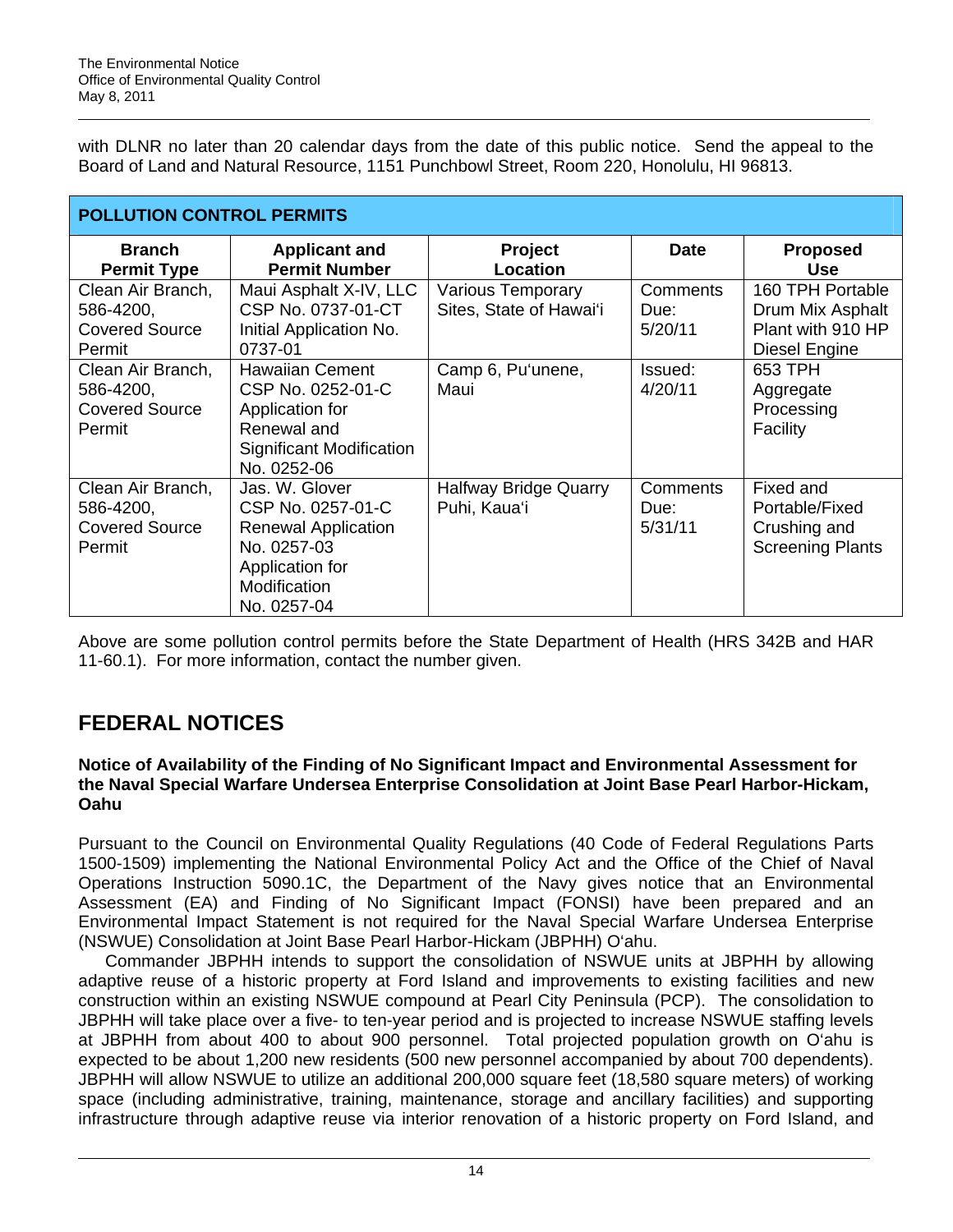improvements to existing facilities and new construction within NSWUE's existing light industrial compound at PCP. The purpose of the Proposed Action is to support NSWUE in their efforts to optimize the use of resources and manpower and increase their accessibility to the Pacific region. The need for the action is to provide facility support to the NSWUE that will allow for improvements in training, administration, storage and quality of work environments.

The Proposed Action would not result in significant impacts to the following resources: soils, topography, groundwater, air quality, noise, traffic, marine and terrestrial flora and fauna, utilities, drainage, hazardous and regulated materials, flood hazard, socio-economic factors, and land use compatibility. It would not involve in-water or over-water construction activities. Further, the Proposed Action would not create environmental health and safety risks that could disproportionately impact children or minority and low-income populations. The Proposed Action is listed among the *de minimis*  activities agreed upon between the Navy and the State of Hawai'i Coastal Zone Management Program. The Navy determined that the construction activities associated with the Proposed Action would have no adverse effect on historic properties at Ford Island or the Pearl Harbor National Historic Landmark, and that there would be no historic properties affected at PCP. The Hawai'i State Historic Preservation Officer has concurred with the Navy's determination and will remain involved in the design process.

Based on the information gathered during the preparation of this EA and the analysis presented, the Navy has determined that the Proposed Action will have no significant impacts on the quality of the human environment. For more information contact James Furuhashi OPHEV2, Naval Facilities Engineering Command, Hawai'i, 400 Marshall Road, Building X-11, Pearl Harbor, HI 96860-3139, Telephone: (808) 471-1171, ext. 207 or Helber Hastert & Fee, Planners, 733 Bishop Street, Suite 2590, Honolulu, HI 96813, Corlyn Orr, 545-2055.

### **Solicitation of Input into the Preparation of an Environmental Assessment to Evaluate Options for Demolition/Construction of the Base Fire Station and New Training Pad Area, Joint Base Pearl Harbor Hickam, Oahu**

The 15<sup>th</sup> Wing (15 WG), formerly the 15 Airlift Wing, is preparing an Environmental Assessment (EA) to evaluate options for the demolition/construction of the Base fire station and construction of a new training pad area, Joint Base Pearl Harbor Hickam, HI. The 15 WG propose to demolish the existing fire station and construct a new fire station as well as a 2500 ft<sup>2</sup> training pad area.

The purpose of the proposed action identified by the 15 WG is to bring the facilities up to modern standards and safety code. The existing fire station is deteriorating and beyond economical repair. It is inadequately configured and undersized to meet health and safety standards. The proposed action would use state of the art materials and environmental controls and comply with local anti-terrorism/force protection features and provided the department with adequate training space.

The environmental impact analysis process for the proposed action and appropriate alternatives is being conducted by 15 WG in accordance with the National Environmental Policy Act of 1969. In accordance with Executive Order 12372, Intergovernmental Review of Federal Programs, we request your participation by reviewing the draft description of the proposed action and alternatives. For more information, Tiffany Patrick, 647 CES/CEVP, Environmental Planning Element, 75 H Street, Hickam AFB, HI 96853-5233, or call 449-3197, or email tiffany.patrick.ctr@hickam.af.mil within 30 days.

## **Proposed Establishment of a New Communications Antenna, at Ka'ena Point Satellite Tracking Station, O'ahu**

The USAF proposes to demolish three existing buildings (20, 21 and 14111) at Ka'ena Point Satellite Tracking Station (KPSTS) and establish a new communications antenna and radome on the same site. Applicable Law: 32 CFR 99 (National Environmental Protection Act) 36 CFR 800 (Protection of Historic Properties). Type of Document: Amended Finding of No Significant Impact (FONSI) National Historic Protection Act - Section 106 Consultation.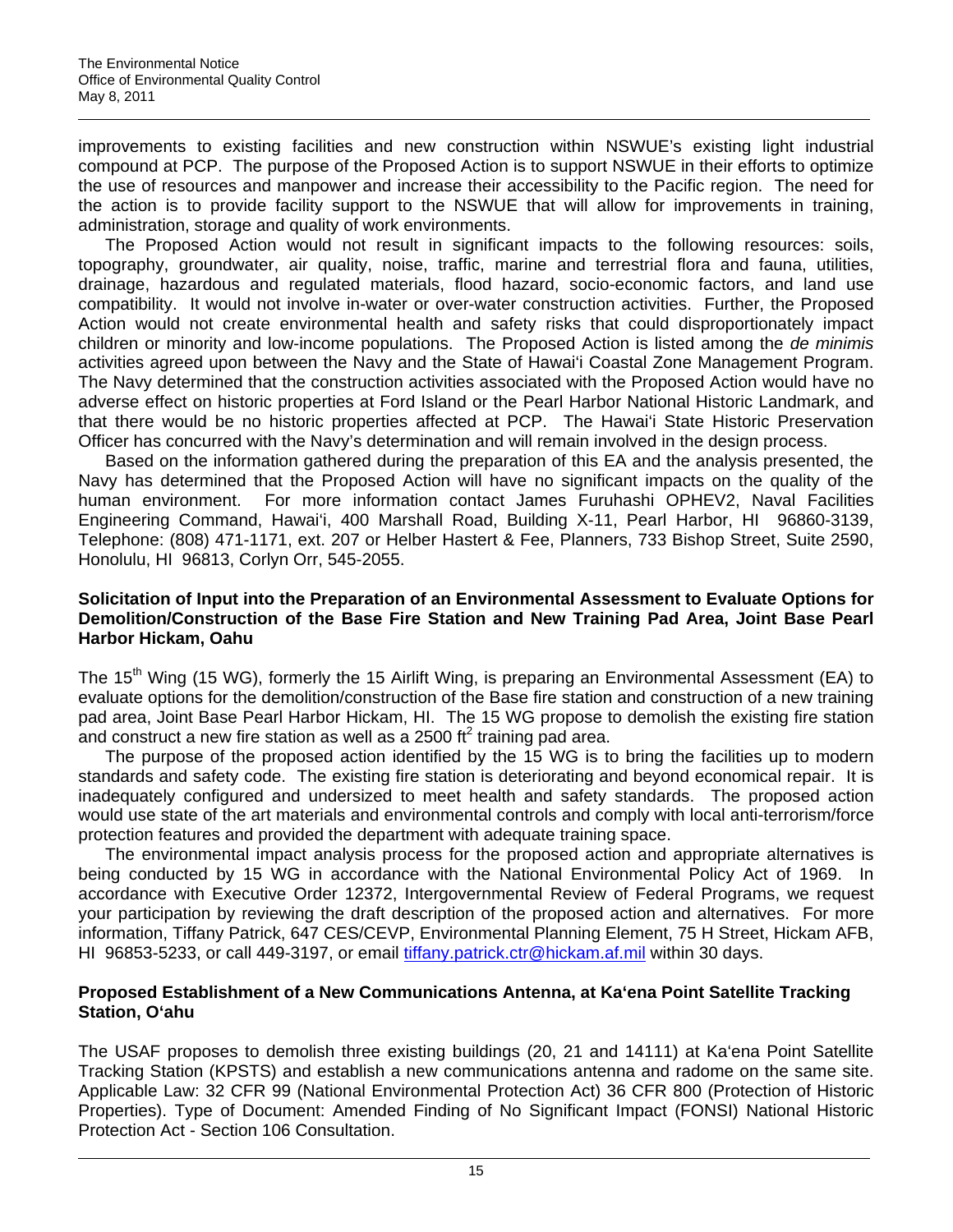The KPSTS, located near the northwest tip of the Island of O'ahu, approximately 25 miles northwest of Joint Base Pearl Harbor-Hickam, is operated by Detachment 3, 21st Space Operations Squadron of the 50th Space Wing, United States Air Force. The Station is located on 153 acres of land leased from the State of Hawai'i.

An Environmental Assessment ("Proposed Establishment of a Communications Antenna"), with a 30 day public review ending September 8, 2010, was completed for the proposed action including both the construction and demolition phases. No public comments were received, and the Finding of No Significant Impact was signed on 29 December 2010. During scoping, the proponent determined that buildings 20, 21 and 14111 could not be adaptively reused to meet mission requirements due to inadequate configuration of the site. The proposed new antenna and support equipment would be constructed at the site of buildings 20 and 14111. Building 20 was a support building for Corona operations. Building 14111, which is a radome structure that formerly housed a communications antenna, is not adequate to support the new antenna and would be removed to enable development. Building 21 was formerly used as a small guard shack. A Section 106 consultation was initiated and completed with the State of Hawai'i Historic Preservation Division (SHPD).

The SHPD reviewed the proposed undertaking, and concurred that buildings 20 and 14111 are potentially eligible for listing on the National Register of Historic Places as part of a Historic District based on KPSTS' role as one of many tracking stations supporting its former Cold War missions, in particular our Nation's first satellite surveillance program known as "Discoverer", later dubbed "Corona". To mitigate any adverse effects of demolishing the three structures on historic resources, the SHPD recommends the completion of a Historic American Buildings Survey Level 2 survey for those buildings, to include architectural drawings, photographs and written data, history and description. No known archaeological sites are within the site of this Proposed Undertaking.

As a result of the Section 106 consultation, the government has determined that the EA FONSI requires amendments to address the SHPD's recommendations. The amended FONSI, as well as the Section 106 consultation letter and attachments, and a copy of the SHPD response letter, are available for review for 14 days beginning May 8, 2011, at the Wai'anae Public Library located at 85-625 Farrington Highway, Wai'anae HI 96792.